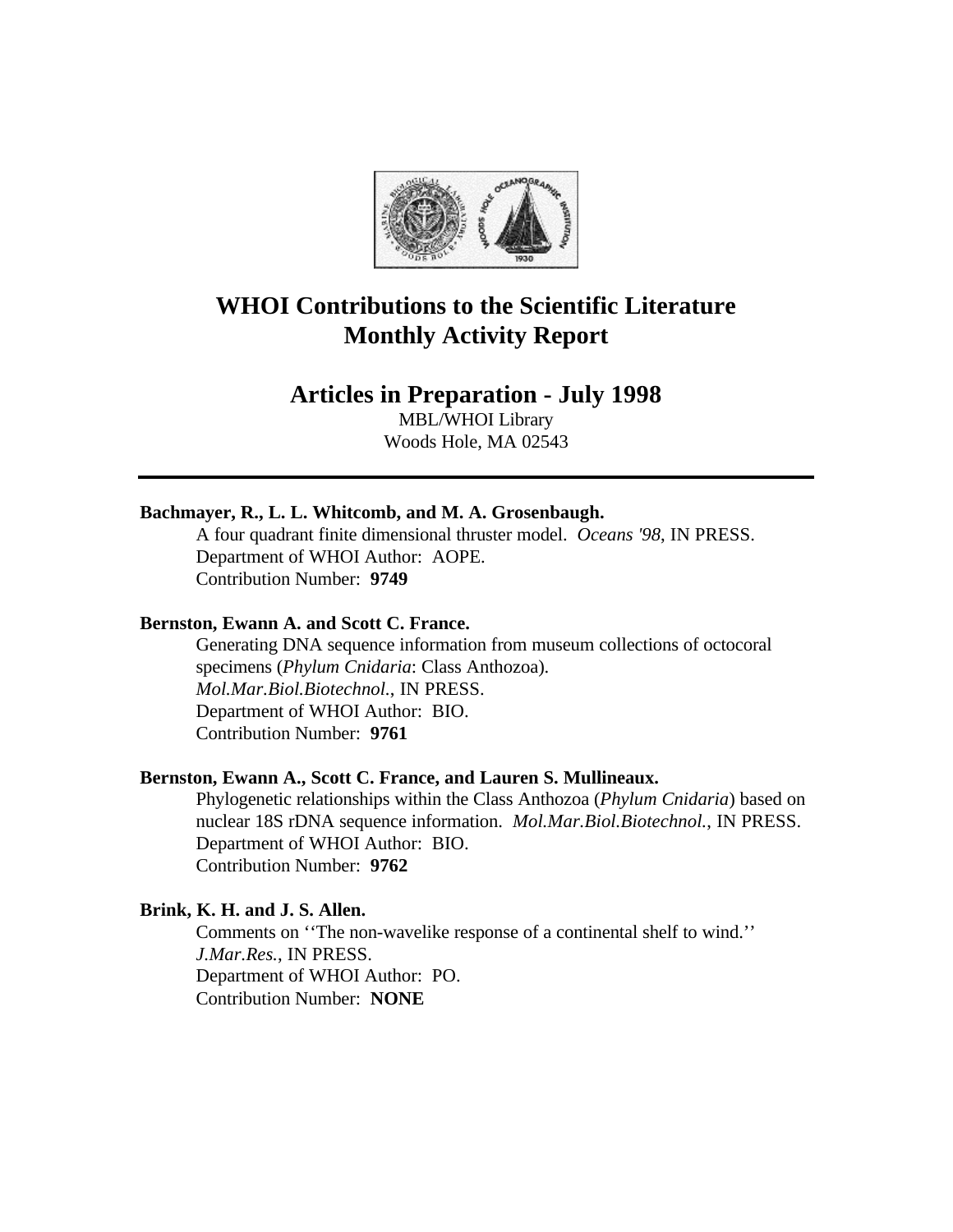## **Caron, David A. and Mark R. Dennett.**

Phytoplankton growth and mortality during the 1995 Northeast Monsoon and Spring Intermonsoon in the Arabian Sea. *Deep-Sea Res.*, IN PRESS. Department of WHOI Author: BIO. Contribution Number: **9752**

## **Dennett, Mark R., David A. Caron, Sergey A. Murzov, Igor G. Polikarpov, Nelli A. Gavrilov, Ludmilla V. Georgieva, and Ludmila V. Kuzmenko.**

Abundance and biomass of nano- and microplankton during the 1995 Northeast Monsoon and Spring Intermonsoon in the Arabian Sea. *Deep-Sea Res.*, IN PRESS. Department of WHOI Author: BIO. Contribution Number: **9753**

### **Driscoll, Neal W. and John B. Diebold.**

Deformation of the Caribbean region: One plate or two? *Geology*, IN PRESS. Department of WHOI Author: GEOL. Contribution Number: **9754**

#### **Fratantoni, David M., Rainer J. Zantopp, William E. Johns, and Jerry L. Miller.**

Updated bathymetry of the Anegada-Jungfern Passage complex and implications for Atlantic inflow to the abyssal Caribbean Sea. *J.Mar.Res.,* 55:847-860, 1997. Department of WHOI Author: PO. Contribution Number: **9414**

## **Lim, E. L., M. Dennett, and D. A. Caron.**

The ecology of *Paraphysomonas imperforata* based on studies employing oligonucleotide probe identification in coastal water samples and enrichment cultures. *Limnol.Oceanogr.*, IN PRESS. Department of WHOI Author: BIO. Contribution Number: **9760**

#### **Lizarralde, Daniel and Steve Swift.**

Smooth inversion of VSP traveltime data. *Geophysics*, IN PRESS. Department of WHOI Author: GEOL. Contribution Number: **9756**

## **Schulz, H. N., T. Brinkhoff, T. G. Ferdelman, M. Hernandez Marine, A. Teske, and B. B. Jorgensen.**

Giant sulphur bacteria discovered in Namibian shelf sediments. *Nature*, IN PRESS. Department of WHOI Author: BIO., . Contribution Number: **9751**